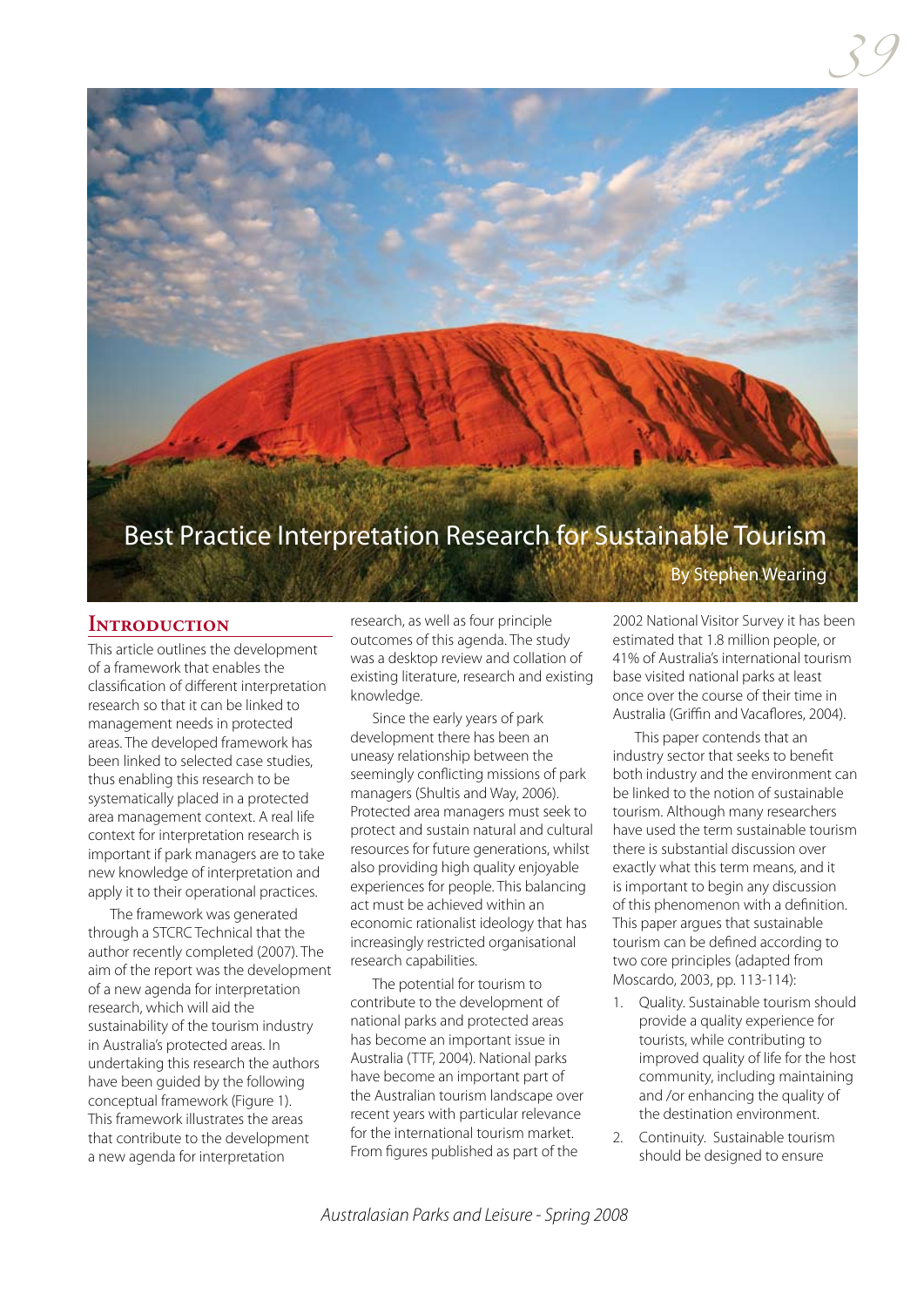*40*

the continuity of the natural and cultural resources it uses, continuity of support from host communities while maintaining continuity of tourist demand.

To achieve these principles of sustainable tourism, those responsible for planning and managing tourism must:

- 1. Understand the range and nature of tourism's environmental, social, cultural and economic impacts;
- 2. Understand tourist values, knowledge, attitudes and behaviours;

Develop tools to minimise impacts, whilst enhancing experience.

It is in the development of tools for minimising negative impacts from tourism, whilst creating positive impacts and enhancing experiences that interpretative management is considered valuable (Slattery and Lugg, 2002).

Sustainability and interpretation

Enos Mills is credited with developing the concept of interpretation, as well as founding the nature guide profession (Kohl 2005). Freedman Tilden, another of the early architects of interpretation philosophy (Beck & Cable 2002), defined interpretation as 'an educational activity which aims to reveal meanings and relationships through the use of original objects by first hand experience and by illustrative media, rather than simply to communicate factual information' (Tilden 1977: 8-9). More recently, Interpretation Australia (2004) defined interpretation as a means of communicating ideas and feelings which help people understand more about themselves and their environment. The United States National Park Service defines interpretation as the process of helping each park visitor find an opportunity to personally connect with a place (2003a).

When evaluating the current research on interpretation, three major roles or principles have been identified for effective interpretation. While there will inevitably be some form of

overlap interpretation research may be classified as:

- 1. Research on interpretation mitigating visitor impacts
- 2. Research on interpretation enhancing tourists' experiences and satisfaction
- 3. Research on interpretation encouraging positive attitudes toward nature conservation

### **Implications**

A major role of tourism researchers is the development of management strategies to minimise the negative affects of tourism development in natural resource areas such as national parks. To achieve this it is necessary to develop interpretation strategies are relevant to organisational objectives of park management bodies. Based off an extensive literature review and research classification process; the authors have concluded that for this to occur researchers should:

- ❖ Undertake an evaluation of research on interpretation that addresses issues that examine mitigating visitor impacts.
- ❖ Undertake research on interpretation enhancing tourists' experiences and satisfaction. Research in this area will likely focus on the effectiveness of various localised industry based interpretation strategies in satisfying predetermined motivations of visitors.
- ❖ Examine visitor impacts with reference to the effectiveness of different types of interpretative strategies to encourage positive attitudes to nature. This should include research to review all of the agencies involved in interpretation and it should establish how interpretation (and education) is defined and used in their mission statements, corporate plans or strategic frameworks.
- ❖ Develop interpretative services around key successful tangible operational objectives that are related to organisational goals that have been supported by research evaluation studies

The process of linking interpretation to management needs in park environments, which has been a major component of this research, has also raised several questions which we believe are worthy of further examination; these issues also function as recommendations for protected area agencies and tourism industry organisations wishing to research more effective approaches to research in interpretation.

Research to review all of the agencies involved in interpretation should be undertaken. The review should establish how interpretation (and education) is defined and used protected area agency mission statements, corporate plans or strategic frameworks. It should also indicate how these definitions are subsequently adhered to in the broad operating goals for interpretation (and education) services and if they are not it should evaluate why. Is it a failure of the definition or the relationship of interpretational information to other aspects and heritage functions of the agencies? More specifically research should identify the fit of interpretation (as defined or redefined in the new operating environments brought on by the increased engagement with the tourism industry) in the business rules, business strategy and operating parameters of the agency and an evaluation of how it can be increased and improved. Research is also needed into the definitional relationships between interpretation marketing. This research would enable a customer classification framework such as market segmentation to distinguish types of visitors and their profiles to ensure end users of interpretation (and education) services can be appropriately catered for.

The development stage of any interpretation service is a key factor in its success. Research in this area should target issues, including:

❖ Research that establishes a distinctive interpretative planning process. Research that demonstrates how to translate broad interpretation (and education) goals into tangible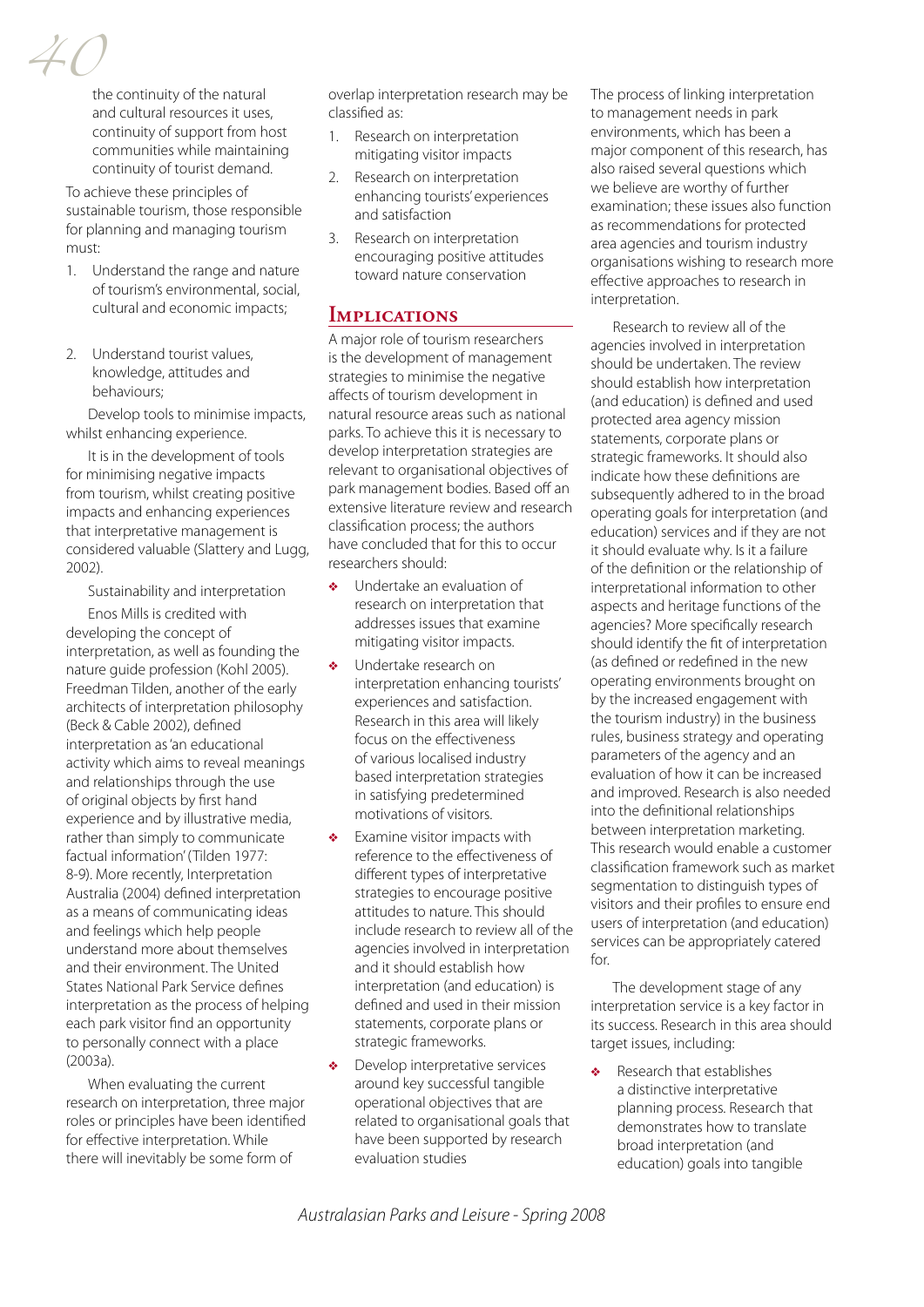

operational objectives that are related to organisational goals;

❖ Research that identifies and analyses the priority needs of the various market segments that use or don't use parks and in what form interpretation can be provided to meet these.

Effectively delivering the final 'product' to the visitor is difficult to achieve without appropriate knowledge and understanding of issues relating to policy/visitor interaction. The following are just some areas worthy of additional investigation:

- ❖ Research into organisational management areas to establish mechanisms that will allow better delivery of interpretation with particular focus on monitoring and reporting;
- ❖ Research that develops strategic communication to ensure interpretation objectives, targets and programs are most effectively and efficiently communicated to and understood by all the variety of stakeholders and providers (staff, contractors, volunteers, suppliers, tour operators, visitors).

The constant and ongoing evaluation of any management program is essential to its success. Research should focus on how best to:

Develop key performance standards and measures for interpretation services and subsequently key performance indicators

Enable the monitoring of delivery of key performance indicator(s). KPIs identified should address key corporate objectives and relate to the key performance standards for the organisation. They should be linked to corporate objectives.

*Stephen Wearing* is associated professor with the School of Leisure, Sport and Tourism, Sydney.

## **References**

- Beck, L. and Cable, T. (2002) Interpretation for the 21st Century: fifteen guiding principles for interpreting nature and culture, Sangmore Publishing, Champaign, USA.
- Griffin, T., & Vacaflores, M. (2004) 'Project Paper One: The Visitor Experience', A Natural Partnership: Making National Parks a Tourism Priority: TTF Australia Tourism and Transport Forum, Sydney.
- Interpretation Australia (2004) What is Interpretation?, viewed 17 July 2006, http://www. interpretationaustralia.asn.au/ aboutwhatis.htm
- Kohl, J. (2005). 'Putting Environmental Interpretation to Work for Conservation in a Park Setting: Conceptualizing Principal

*41* Conservation Strategies', Applied Environmental Education and Communication, 4(1): 43-54.

- Littlefair, C. J. (2003) The Effectiveness of Interpretation in Reducing the Impacts of Visitors in National Parks, School of Environmental and Applied Sciences Faculty of Environmental Sciences, Griffith University
- Moscardo, G. (2003) 'Interpretation and Sustainable Tourism: Functions, Examples and Principles' Journal of Sustainable Tourism, Vol 14, No 1, pp 112 – 123.
- Moscardo, G. & Pearce, P. (1997) Interpretation and Sustainable Tourism in the Wet Tropics World Heritage Area: A Case Study of Skyrail Visitors, Department of Tourism James Cook University Townsville
- National Park Service (2003a) Interpretation and Education, viewed 15 December 2006, http:// www.nps.gov/learn/
- Parkin, D. & Parkin, D. (2001) When Nature Calls, Parks and Leisure Australia, vol. 4, no. 3, pp. 42-43
- Shultis, J. & Way, P. (2006) 'Changing Conceptions of Protected Areas and Conservation: Linking Conservation, Ecological Integrity and Tourism Management', Journal of Sustainable Tourism, vol. 14, no. 3, 223-237
- Slattery, D. & Lugg, A. (2002) 'If they treated the whole world like a national park : environmental education by teachers and rangers', Australian Journal of Environmental Education; vol. 18, 47-55;
- Tilden, F. (1977) Interpreting our heritage, 3rd edn, North Carolina Press, Chapel Hill.
- TTF Australia: Tourism and Transport Forum (2004) A Natural Partnership: Making National Parks a Tourism Priority, http://www.ttf. org.au/research/pdf/nationalparks/ NP\_Exec\_Summary.pdf